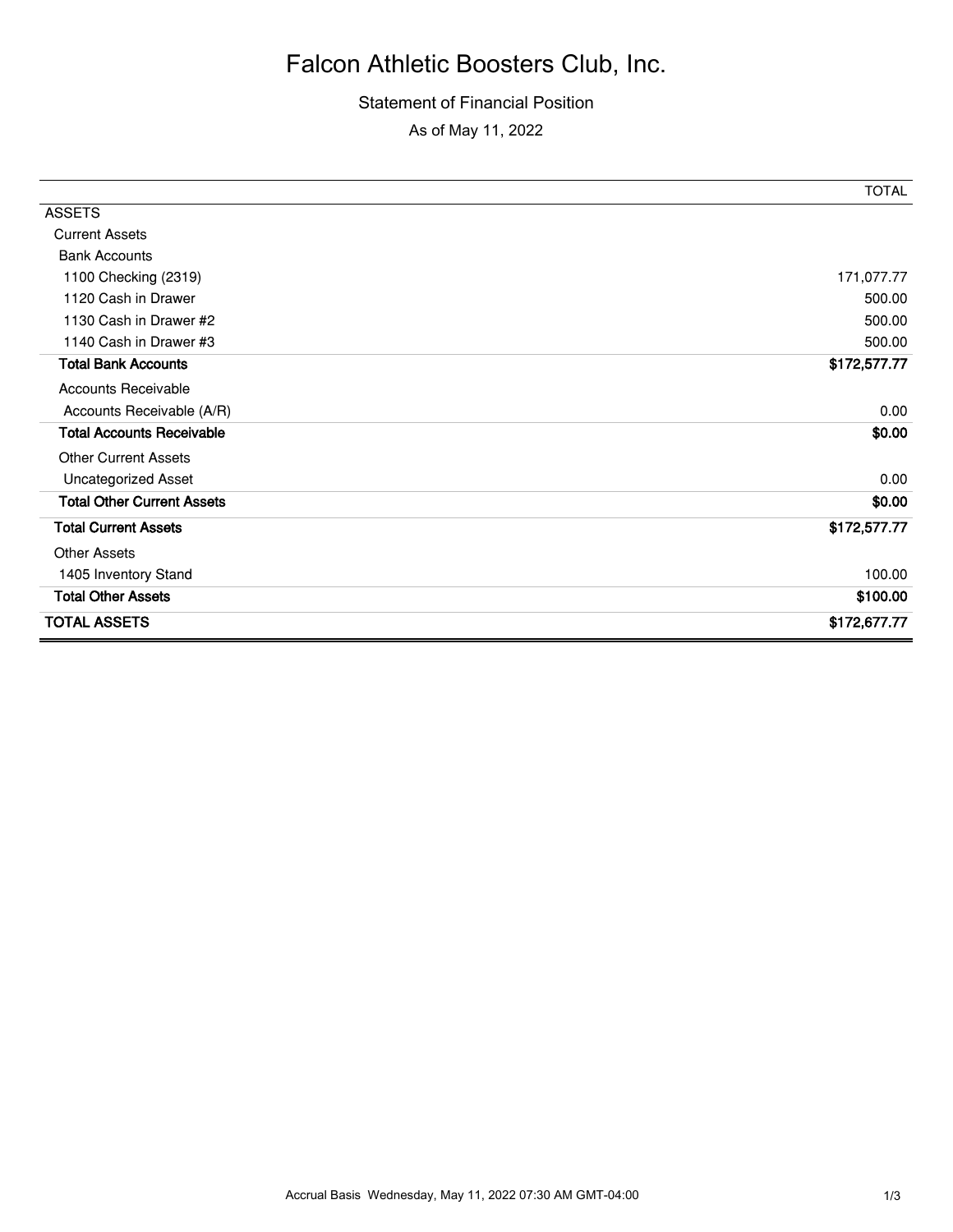# Falcon Athletic Boosters Club, Inc.

### Statement of Financial Position

As of May 11, 2022

| 2101 Baseball Team Account                        | 3,984.02     |
|---------------------------------------------------|--------------|
| 2100 Funds Held for Programs                      |              |
|                                                   |              |
| 2102 Boys Basketball Team Account                 | 1,285.41     |
| 2103 Boys Lax Team Account                        | 5,691.95     |
| 2104 Boys Soccer Team Account                     | 3,397.65     |
| 2105 Cheer Team Account                           | 7,198.16     |
| 2106 Cross Country Team Account                   | 1,404.04     |
| 2107 Field Hockey Team Account                    | 5,039.28     |
| 2108 Football Team Account                        | 1,764.27     |
| 2109 Girls Basketball Team Account                | 1,013.09     |
| 2110 Girls Lacrosse Team                          | 3,035.90     |
| 2111 Girls Soccer Team Account                    | 3,674.64     |
| 2112 Golf Team Account                            | 146.71       |
| 2113 Softball Team Account                        | 3,210.16     |
| 2114 Swimming Team Account                        | 1,813.58     |
| 2115 Tennis Team Account                          | 4,223.31     |
| 2116 Track Team Account                           | 3,345.94     |
| 2117 Unified Bocce Team Account                   | 2,640.04     |
| 2118 Unified Bowling Team Account                 | 1,547.75     |
| 2119 Unified Tennis Team Account                  | 1,364.25     |
| 2120 Volleyball Team Account                      | 2,314.92     |
| 2121 Wrestling Team Account                       | 1,069.66     |
| <b>Total 2100 Funds Held for Programs</b>         | 59,164.73    |
| 2200 Special Project Funding Payable              |              |
| 2210 Concession Stand                             | 23,384.54    |
| <b>Total 2200 Special Project Funding Payable</b> | 23,384.54    |
| <b>Uniform Supplements</b>                        | $-18,153.00$ |
| <b>Total Other Current Liabilities</b>            | \$64,396.27  |
| <b>Total Current Liabilities</b>                  | \$66,818.07  |
| <b>Total Liabilities</b>                          | \$66,818.07  |